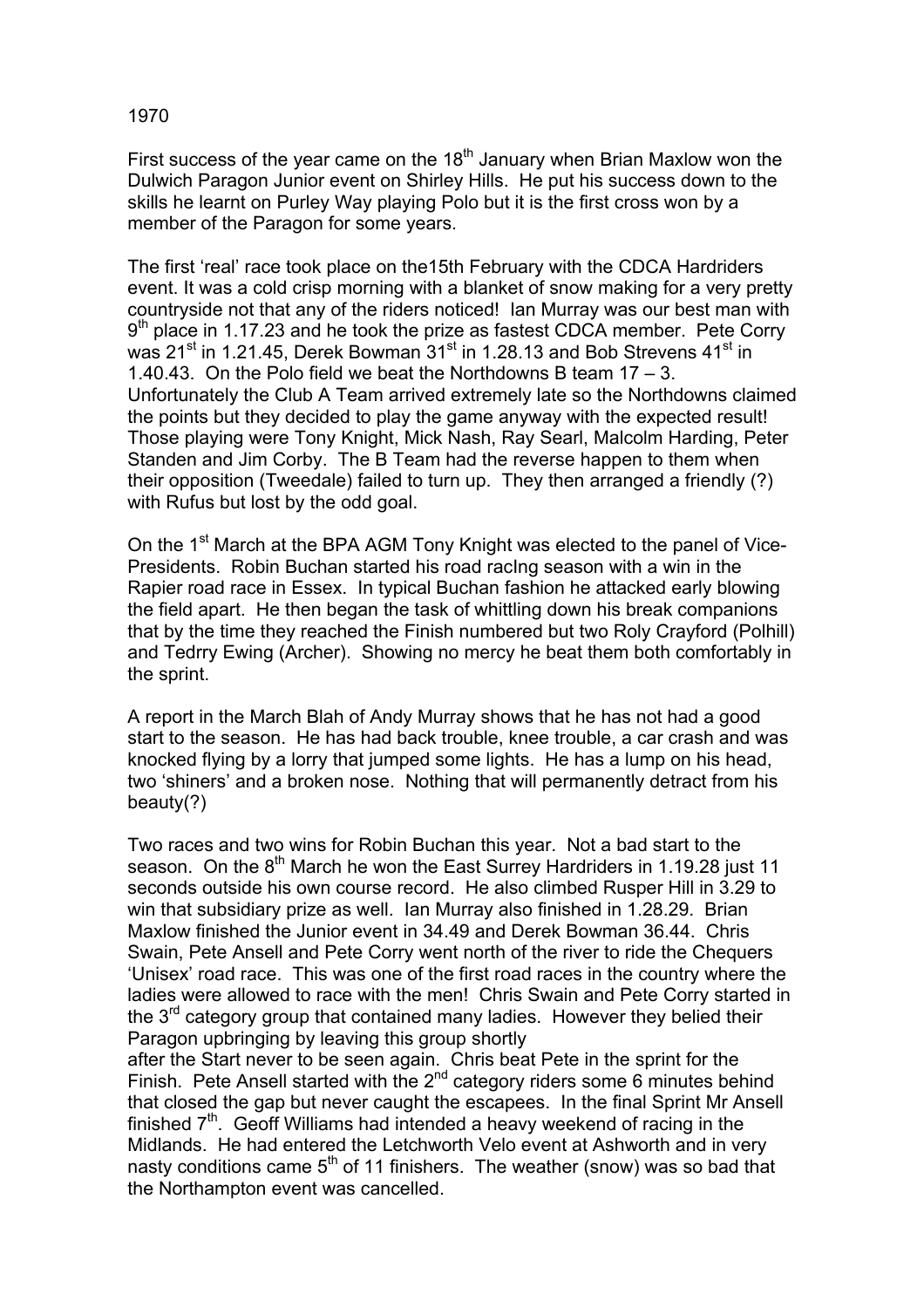On the 15<sup>th</sup> March we had more winners when our team of Chris Swain, Rowan Vacher and Pete Ansell won the Redhill 3up team time trial by 37 seconds in 1.18.44. Bob Grafton won the first Club Event with a 26.12 for the 10 miles. In 2<sup>nd</sup> place was Brian Maxlow in 26.57 and 3<sup>rd</sup> Derek Bowman in 29.01. Mike Wilson and Bob Strevens went to Essex to ride the famous Southend Road course but found, as many did, that early in the season it is cold, wet and exposed. They were very disappointed in their 1.12.02 and 1.17.20 respectively. Robin Buchan was in action in the Eastbourne Rovers 45 miles race on the Saturday. He had a bit of a mechanical problem when his gear lever obstinately refused to stay in the gear Robin wanted to race on. This left him using a 100" gear on an uphill finish. He did manage to get  $3<sup>rd</sup>$  place. Geoff Williams came in with the pack. On the Sunday Robin and Geoff rode the 'Wally Gimber' road race. Although he missed the early break of seven riders Robin forced a chasing group of four away from the main bunch. This four man group caught the tiring leaders in the last mile and Robin proved his strength and fitness by taking the sprint to win. Geoff finished in the main bunch. The Paragon B Polo Team lost to North Downs.

Chris Swain produced the fastest '25' of the year so far with a 1.1.09 in the Hounslow event on the Bath Road. Ian Murray led our team in the Kentish Whs '25' with a 1.4.24 from John Jennings 1.7.02, Graham Bristow 1.7.33 and Mike Wilson 1.10.16 and Jack Buzelin a 1.16.39. This was Jack's only second ride on a bike this year. Brian Maxlow finished  $2^{nd}$  in the VC Londres '10' with 25,41 whilst Derek Bowman improved a minute on his time in the Club '10'. Robin Buchan's run of success came to an end in the Sorian road race around Baynards. He was brought down in a crash in the bunch and although neither man nor machine was damaged it meant a hard chase to get back to the main group of riders. He did that but it had blunted his finish so he 'only' managed a 5<sup>th</sup> place. Terry Slattery was not so lucky and had to retire after the crash with an unraceable machine. Geoff Williams missed this carnage by riding the Classic Dover to London. In a hard race, where no breaks were successful, Geoff finished  $10^{th}$ . In the Sorian  $3^{rd}$  category event Pete Corry was  $8^{th}$ . The Paragon Polo A Team were reduced to 4 men and lost to the Aces 17 – 2. In another part of Purley Way the B Team were up against the Crystal Palace whilst they lost the game 21 – 5 they won on handicap  $23 - 21\frac{1}{2}$ . Note - each player in the League is given a handicap ranging from 0, the best players, to 5 the novices. Our B Team had an allowance of 18 goals between the 5 of them. Crystal Palace being top class players had only ½ a goal between the 5 of them.

Easter came and on an extremely cold morning on the  $27<sup>th</sup>$  March Chris Swain finished  $7<sup>th</sup>$  and took 1<sup>st</sup> on handicap in the Crawley Whs '25' with a 1.3.17. Pete Ansell finished with a '7' and Graham Bristow a 1.8.34. Even with these comparatively slow times the lads missed the Team race by just 37 seconds. On the Sunday Pete Corry rode the famous Charlotteville '50' and in spite of the cold and rain finished in 2.19.39. On the Monday Messrs Swain, Ansell and Corry rode the Actonia '25' on the Bath Road. Chris Swain punctured in the wind, rain and near freezing temperatures so his 1.7.04 was quite a good ride. Pete Ansell actually went better than in the Crawley '25' to record 15.11 whilst Pete Corry felt the effect of the '50' to come home in 1.10.13. Brian Maxlow gave us something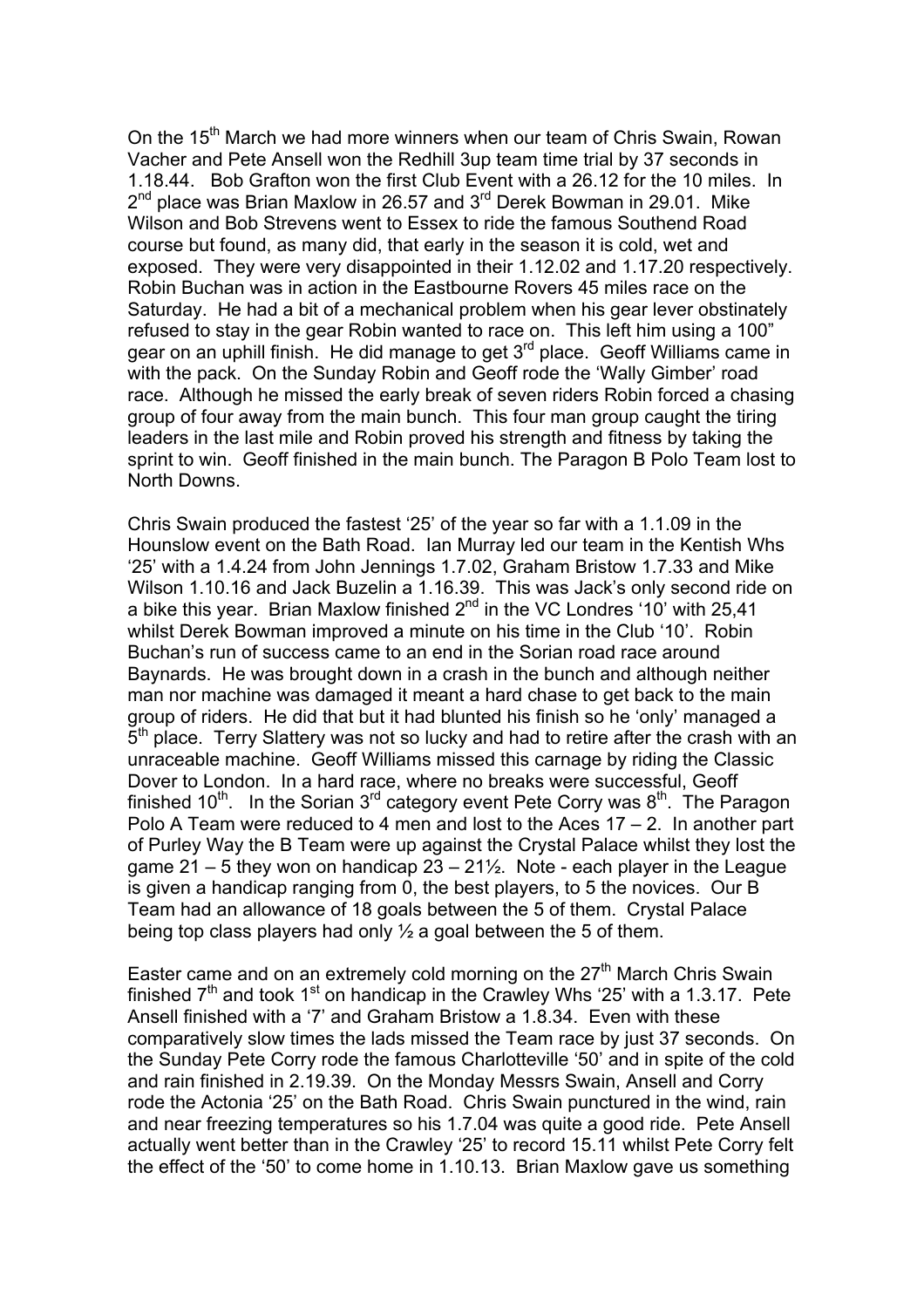to cheer about when he won the Mercury Schoolboys '10' in 26.50 and then came 5<sup>th</sup> in the Basildon Schoolboys '10' with an even faster 25.40.

The Jim Fox did not have a good day with only nine finishers on a cold un-helpful morning. Geoff Williams was fastest in 1.3.54 and collected 2<sup>nd</sup> on handicap. Bob Corby was  $2^{nd}$  in 1.6.06 and was  $3^{rd}$  on handicap whilst Brian Maxlow was  $3<sup>rd</sup>$  fastest in 1.7.47 that was only seconds slower than his best, but took 1<sup>st</sup> on handicap. Harry Corby rode a trike round in 1.21.44 and was sensibly attired in long woolly tights. It was a pity that they were mauve!

The weather this year seems to be pretty abysmal. Chris Swain, after an excellent start to the season went down with bronchitis doubtless brought on by his quest for miles and racing in the bad weather. Robin Buchan won the South Bucks Hilly '25' in 1.16.23 whilst the Murray brothers and John Jennings rode the Eagle RC '25'. The weather was not to their liking either but they did finish. Andy in 1.5.17, Ian 1.6.21 and John 1.7.20.

 $12<sup>th</sup>$  April. The B Team won their first game on merit when they defeated North Downs B on the Polo field  $10 - 3$ . This also meant that they won the Handicap section. Robin Buchan and Geoff Williams rode the Croydon Advertiser road race this weekend. Robin, as usual, took a group of riders out in front of the race to lead for over 30 miles. He then had the misfortune to puncture. The break, without Robin's drive, was brought back so that when Robin regained the bunch the field was altogether. Geoff Williams finished  $13<sup>th</sup>$  and Robin had won the King of the Mountains competition for consolation. Brian Maxlow won again with a 26.28 in the East Surrey Junior/Schoolboys '10' with Derek Bowman in 4<sup>th</sup> place with a 28.21. Rowan Vacher led a trio of Paragon riders in the De Laune '25' with Rowan recording 1.3.03, Doug Vacher 1.7.37 and Bob Corby a few, unrecorded, seconds slower. Ian Murray and John Jennings went out to the Bath Road for the Harlequins '25' and splashed round in 1.6.50 (Ian) and 1.8.24 (John).

Robin Buchan showed good form in the Bath Road Hilly '50'; which he won in 2.6.11. Nearer home Brian Maxlow also won taking first prize in the Kent CA '10' in 26.03. John Overton also finished in 34.13. John Jennings did his fastest '25' of the year with 1.4.32 in the WLCA event. Geoff Williams was riding the Crawley 2-day coming  $6<sup>th</sup>$  on the first stage and  $6<sup>th</sup>$  overall. In the Addiscombe road race Pete Ansell was in the break that was caught on the final hill and Pete Corry had a pedal through his front wheel that ensured the loss of a few spokes. This was not a good weekend for these lads.

The riders in the Dave London Trophy had another poor day for only five of them made the Finish. Andy Murray was quickest with a 1.21.40 from Bob Corby 1.23.37 and Charlie Nichols 1.27.08. Harry Corby took the 'Pot' for the handicap. Andy Murray remarked that it was ridiculous and one of the worst mornings he had ridden on. A Team race was collected in the Buccaneers Tandem '30'. Robin Buchan and Rowan Vacher won the race with 1.6.49, a time that only underlines the comments made by Andy Murray. Ian Murray and Pete Ansell were also riding and with their 1.12.21 the Paragon won the Team race. Geoff Williams was  $7<sup>th</sup>$  in the Bellingham '10' in 25.17 in front of Derek Bowman 29.28, Keith Bowman 30.21 and John Overton 31.55. Geoff Williams was 4<sup>th</sup> in the Festival road race and Brian Maxlow came 2<sup>nd</sup> in the Eltham Paragon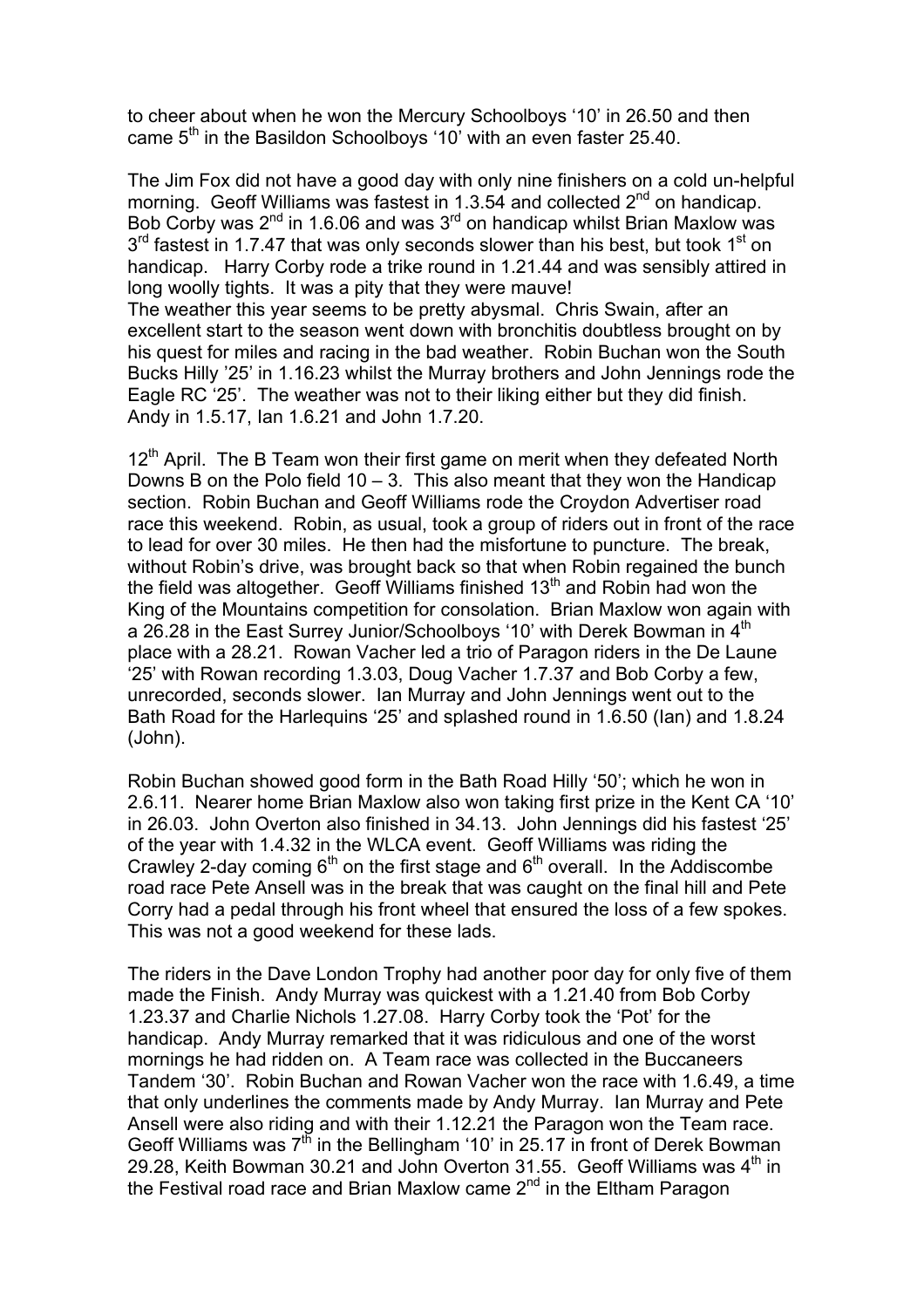Schoolboys race. Around those dates Pete Corry came  $8<sup>th</sup>$  in the Redmon road race on the Ellens Green circuit.

On the 2<sup>nd</sup> May Robin Buchan teamed up with Rowan Vacher to ride the Morden 27 miles 2up and they finished in 2<sup>nd</sup> place. Ian and Andy Murray also rode a 2up but theirs was the Eastbourne Rovers event. They covered the 25 miles in 1.4.24. Now that warmer weather had arrived times and efforts were getting more rewarding. Robin Buchan won the East Grinstead road race on the Lingfield circuit breaking clear on the last climb of Dormansland. Unluckiest rider was Geoff Williams who attacked earlier on the last lap but punctured whilst leading. He managed to get a wheel change, chased and caught most of the field but had to be content with  $5<sup>th</sup>$  place. Bob Corby was our fastest rider in the SCCU '50' with 2.12.09 from Pete Corry 2.19.08, Charlie Nicholls 2.19.099 and Ken Cattermore 2.27.19. Harry Corby rode his trike in the London VTTA '25' and finished in 1.12.43. Rowan Vacher is starting to move very quickly as his 1.12.44 in the Sorian '30' shows. Also speeding up quite nicely is Pete Ansell who also finished this race in 1.14.06.

Brian Maxlow almost won two races in two days on the second weekend in May. On the Saturday he came 2<sup>nd</sup> in the Clarence Whs '10' in 25.24 followed by Doug Vacher in 26.23 and Derek Bowman 27.35 then on the Sunday he again came  $2<sup>nd</sup>$  this time in the ESCA '10' with a 26.15. A team was riding the  $34<sup>th</sup>$  Nomad Campagnolo '25'. Fastest of them on the day was Pete Ansell with a 1.1.55 followed by Ian Murray 1.3.13, Andy Murray 1.5.05, Pete Corry 1.7.40 and Mike Wilson 1.9.33. Robin Buchan won the SW London and Surrey road race Championship but was relegated to  $5<sup>th</sup>$  place due to some jersey pulling that Robin managed to get the blame for. A strong protest was lodged. Geoff Williams finished with the main bunch.

On the 15<sup>th</sup> May Robin Buchan and Rowan Vacher won the Weybridge Whs Tandem '30' in 1.4.44 and the following day Robin came 2nd in the Catford '50' in 2.2.29. Geoff Williams came 3<sup>rd</sup> in 2.6.18. The following morning Geoff Williams won the Surrey St Christophers '25' in 1.3.30. Ian Murray was  $2^{\overline{nd}}$  in 1.4.16, Bob Corby was fastest Veteran in 1.6.12 and these three gentlemen took the Team award. Other ides were done by Andy Murray 1.6.26, Doug Vacher 1.7.49, Charlie Nicholls 1.8.49, Mike Wilson 1.12.01 and Ken Cattermole 1.12.13. If those times seem a little slower than normal it is because they are. There was a marshal in the wrong place and the course was about 1 mile too long. This was very irritating for Geoff and Ian for 2'30" off their time would have given them new personal bests. Pete Ansell and Pete Corry forsook time trialling to ride the Southborough & District road race for  $3<sup>rd</sup>$  categories and Pete A came  $3<sup>rd</sup>$  whilst Pete C finished in the bunch. The points gained in this race should elevate Pete Ansell to 2<sup>nd</sup> Category.

Brian Maxlow won the first junior '10' in 25.24 from Doug Vacher, 26.23, and Derek Bowman 27.35.

The Paragon held their evening Circuit race at Crystal Palace on the 19<sup>th</sup> May. Ray Palin won the Senior Event and S Howe (Festival) won the Schoolboys event with Brian Maxlow in  $2^{nd}$  place. The Polo Secretary reported at the end of the Croydon Winter League that the A team finished in  $5<sup>th</sup>$  place and the B Team  $8<sup>th</sup>$ . This was a good effort for a team in its first season. The B Team finished  $4<sup>th</sup>$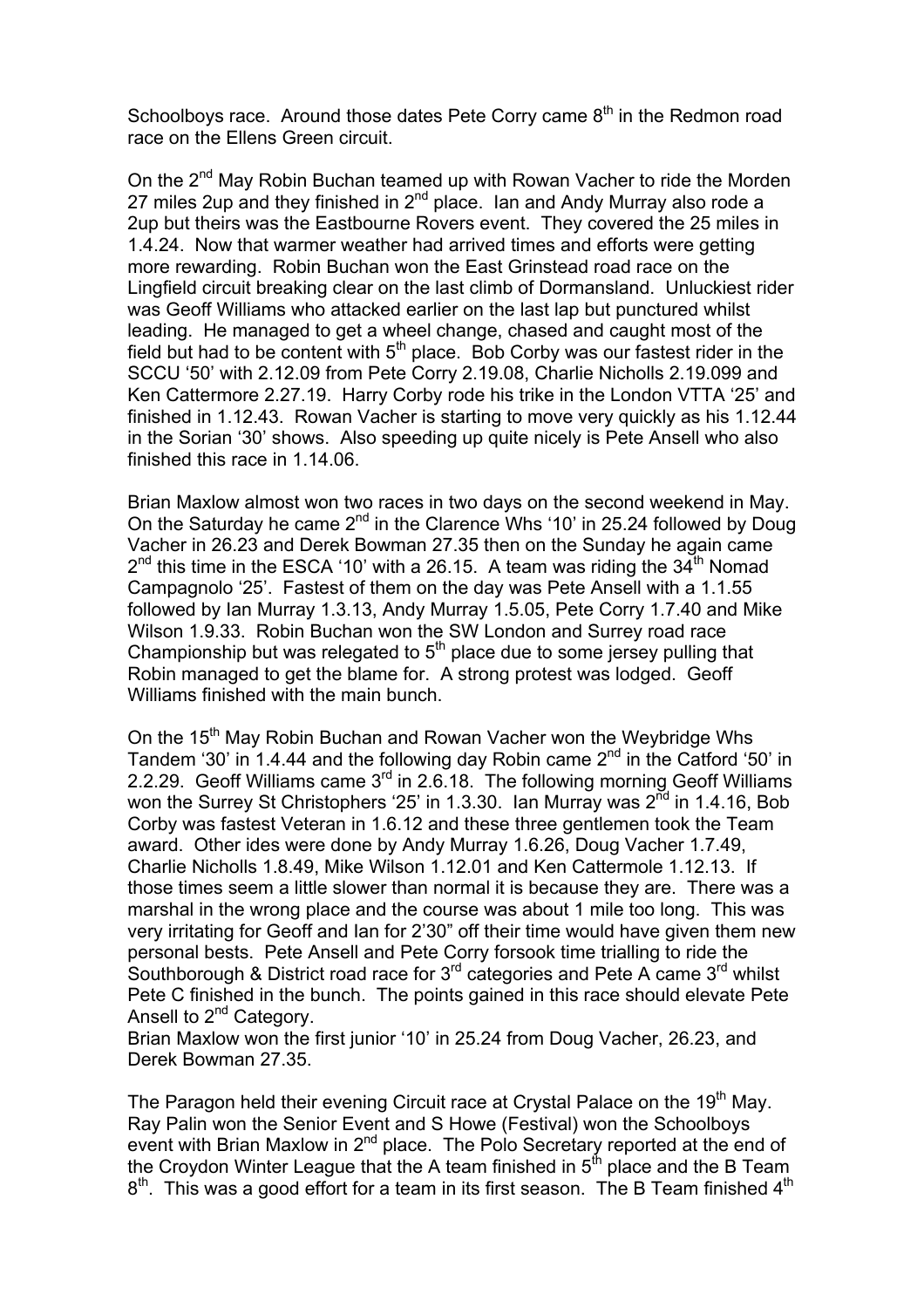in the Handicap League whilst the A Team were  $6<sup>th</sup>$ . There is no truth in the rumour that this League is for those with brains!

The Club had six riders in the Bellingham '25' over the Spring Bank Holiday. Robin Buchan came  $2^{nd}$  with a 59.40 and following him were Bob Corby 1.4.09, Doug Vacher 1.4.24, Brian Maxlow 1.5.25, Charlie Nichols 1.5.50 and Ken Cattermole 1.10.51. The next day Robin was under the hour again with a 58.31 in the Basildon '25'. Rowan Vacher clocked 1.0.03 and Pete Ansell 1.1.23. Graham Bristow and Terry Slattery went down into Kent for the Faversham Sports. Graham came  $3<sup>rd</sup>$  in the Handicap and terry reached the Final of the 880 yards Scratch Sprint. The following day Graham Bristow and Pete Corry went to Nottingham Meeting held in conjunction with the Milk Race Stage Finish but found themselves up against formidable opposition. While they enjoyed the experience they came away empty handed.

Robin Buchan, Pete Ansell and Ian Murray went down to the Bath Road for the Vegetarian '50' and they won prizes. Robin was  $2^{nd}$  in 1.58.09 and with Peter finishing in 2.9.01 and Ian 2.9.41 the Paragon won the Team race. The first Club '50' was won by Bob Corby in 2.12.16 from Charlie Nichols 2.14.59 and Ken Cattermole 2.27.33. In spite of the poor field it was a personal best time for Charlie Nichols.

The Champagne Meeting lived up to its Title by providing some sparkling racing on a gloriously sunny evening. Racing started with heats for the 500m handicap and then a couple of quarter-finals of the London Region Team Pursuit. The Sorian best the De Laune and the Clarence beat the Willesden. The Final of the Handicap saw Mick Bennet (Solihull) catch and beat Dave Rowe (De Laune) in a close finish. Keith Wingrace (Old Kent) won the Course de Primes. We then had one of the star attractions of the evening. This was a Ten Minute Pursuit between Claude Kearley (Whitewebbs), Robin Buchan, Derek Cottington (Charlotteville), Rob Donnington (South Eastern), Ray Ward (Oldbury) and Pete Watson (Clifton). Watson, who travelled down by train and arrived late, was soon in trouble. A lack of warm-up time was finding him out. Ward caught him before half distance and went on to catch Kearley as well. Cottingham put out Donnington but was being overhauled by Buchan who in his turn was in danger of being caught by Ward. Fortunately for Paragon interests Ward tired after his early effort but it was extremely close between Buchan and Cottington. Robin got the verdict by just 3 yards. Distances were Ward 4 miles 1040 yards, Buchan had 441 yards and Cottington 438 yards over the four miles.

Ron Keeble was next on the programme with an attack on the National 500m and 1000m flying start records. These were doomed to failure for although it was a warm and pleasant evening there was still a stiff breeze blowing to hamper the riders. A second Course des Primes was run and the winner of this race was John Middlemore (De Laune). Bush (Mercury) won the Devil-take-the-hindmost and the stage was set for the Champagne '10'.

It was 35 laps of go-all-the-way racing. Pete Watson made up for his defeat in the 10-minute pursuit by being chief stirrer eventually taking the lap prize. The speed was too great for any breaks to stay clear so it was with 2 laps to go there was a huge bunch ready to go for the line. Then, coming up to the bell it was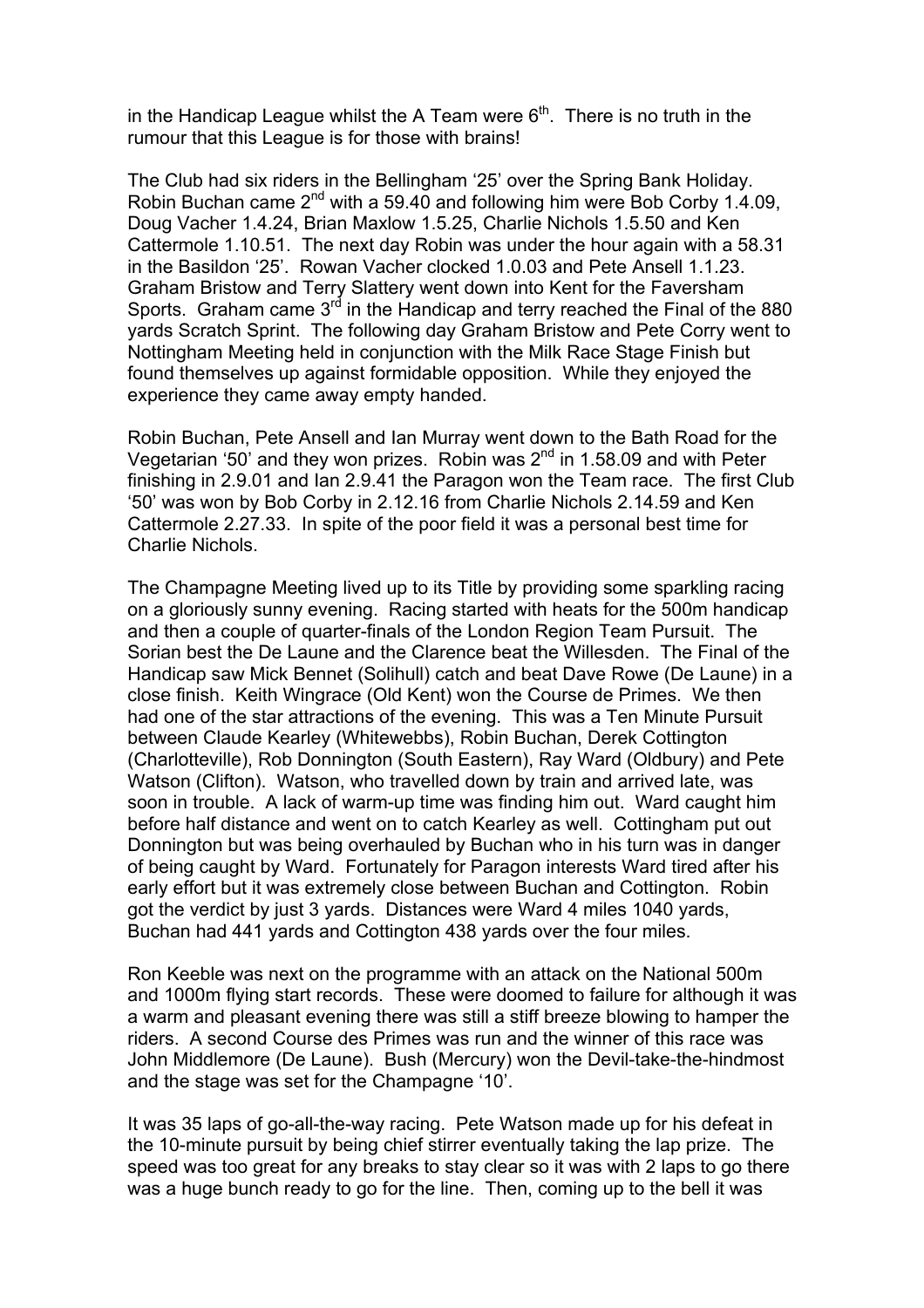Mick Bennett (Solihull) and Bob Bicknell (Coventry) who jumped clear whilst everyone else was looking at each other. Coming in to the back straight Rowe, Keeble and Buchan took off to try and catch the escapees. They closed a tremendous amount of the distance but it was too late. In the sprint Bennet beat Bicknell and the time for the 10 miles was 20.49.2 – a shade under 29 mph! A fine ending to a smashing evening.

Riding at the Champagne Meeting put the needed edge to Robin Buchan's fitness, as he was to prove during the month of June. On the  $7<sup>th</sup>$  June he won the Archer '50' with a 1.56.48. Behind him were Bob Corby 2.7.12, Charlie Nichols 2.15.17 and Ken Cattermole 2.25.04. Brian Maxlow came  $4<sup>th</sup>$  in the Surrey Road '25' with a 1.3.55 and Pete Corry was  $7<sup>th</sup>$  with 1.4.31. Alan McKean came home in 1.7.32 and thus secured the Team race for the Paragon. Mike Wilson came in with 1.8.36 and new member A Cheeseman 1.18.36. Ian Murray clocked a 1.3.15 in the Middlesex Clarion '25'. In the ECCA evening '25' it was reported that Bob Corby had beaten the hour with a 59.19.

Another weekend and we report another win by Robin Buchan. This time he won the Wren Whs '50' in 1.54.35. Bob Corby rode the same event to finish in 2.10 something and Harry Corby trundled his trike round in 2.42.31. In the Oild Portlians '25' our finishers were Pete Ansell .1.1.25, Andy Murray 1.2.34 and Brian Maxlow 1.4.42. The Veterans rode the South Eastern '25' and recorded the following times; Charlie Nichols 1.4.55, Mike Wilson 1.7.56 and Ken Cattermole 1.10.10.

On the Saturday 19<sup>th</sup> June Graham Bristow came  $3<sup>rd</sup>$  in the North Mids & Herts Sprint Championship at Paddington. The time triallists were riding the Clarence Whs '25' with Ian Murray leading the team with a personal best ride of 1.1.19 but very close behind him was junior Brian Maxlow with a personal best, at 15 years of age, of 1.1.34. Pete Corry was our third man in 1.3.35. The Sunday saw Robin Buchan still flying as he won the Sorian '50' in 1.55.51. In contrast Mike Wilson finished the Upton Manor '50' in 2.22.41.

Those riding from Purley down to the coast on The 20th June enjoyed a slightly better day than last year. Geoff Williams making the fastest time with a 1.44.04 beating the fastest junior, Brian Maxlow by just under a minute. Brian's 1.45.01 was over 3 minutes quicker than Charlie Nichols. As this was also an inter-club race against the Addiscombe the first six riders in each team were to count. Our other three 'counters' were Pete Corry 1.48.05, Graham Bristow 1.49.15 and Ken Cattermole 1.56.07. Pete Corry won the handicap from Ken Cattermole and Charlie Nichols. We won the inter-club part by 19 minutes.

Robin Buchan won his  $4^{\text{th}}$  '50' in 4 weeks when he recorded fastest time in the Shaftesbury '50' with a 1.57.05 ride. In the Chelmer '25' veteran Charlie Nichols produced a personal best time of 1.4.19 whilst Mike Wilson finished in 1.7.22 and Ken Cattermole did 1.9.36, his best for some years. Ian Murray rode the Redhill Hilly '50' and completed the course in 2.30.34. Our Junior John Overton clocked a 28.55 in the East Surrey '10'. Pete Ansell came  $2^{nd}$  in the Polhill road race with Pete Corry equal  $6<sup>th</sup>$ .

The Polo Secretary reported a mixed bag of results with a large number of defeats. The Club has a pool of sixteen players but most of them have only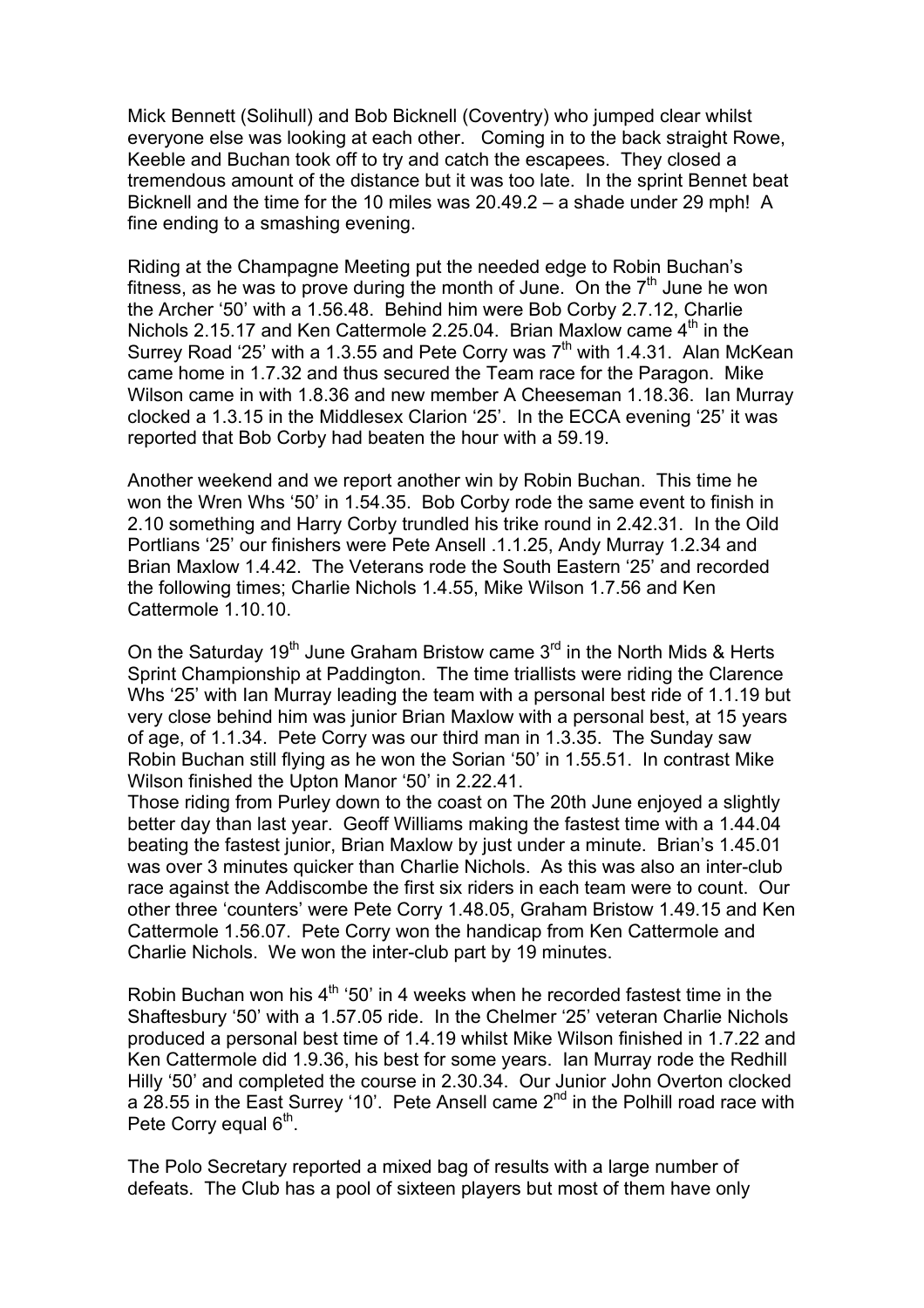been playing for about eighteen months. Thus the skill level does not match the fitness level. They have had success in the Handicap Leagues but cannot yet match the top players on a scratch basis.

The Club Track Championships were very nearly rained off. So close it came that it kept some riders and spectators away. The first event was the 4000m Pursuit and it proved to be a clear win for Pete Ansell in 5.42.2 from young Brian Maxlow, 5.48.5 with Pete Hamilton 3<sup>rd</sup> in 5.50.9. Pete Hamilton, Graham Bristow, Pete Corry and Pete Ansell qualified for the Final of the 500m sprint and managed to finish in that order. The 500m handicap saw Brian Maxlow take off like a rocket and although Graham Bristow and Pete Corry were closing fast down the straight they could not catch young Brian. Brian was the animator in the 5 miles Scratch and Points taking maximum points for the first five laps. With 7 laps to go he still had a lead but then the strength and experience of Graham Bristow began to tell. Even though Brian managed another first and second Graham then had another two firsts and four seconds to get 29 points to Brian's 28 and take the George Colget Cup. Came the last lap and Terry Slattery proved that hanging on for grim death early and not worrying about the points on can pay off for with a timely sprint he beat Pete Corry and Brian Maxlow to the line. At the end of the 5 the Track Championship stood thus:- Pete Hamilton had won the Championship with 4 points but Pete Ansell, Terry Slattery, Pete Corry and Brian Maxlow had 3 each. A 1000m time trial would have to be run. In this Pete Corry did fastest time, 1.19.3, and claimed  $2<sup>nd</sup>$  place in the Championship. Pete Ansell claimed  $3<sup>rd</sup>$  place with a 1.19.5, Brian Maxlow  $4<sup>th</sup>$  in 1.21.3 and Terry Slattery  $5<sup>th</sup>$  in 1.22.4

Early in the month Terry Slattery defended his SW London and Surrey 880 yards grass track Championship but he had to contend with tougher opposition and a lower state of fitness than last year. He had to be content with  $4<sup>th</sup>$  place. However he did not go away empty handed as he came  $3<sup>rd</sup>$  in the 880 yards handicap and 3<sup>rd</sup> in the 5 miles Scratch. Geoff Williams had a good ride in the Weybridge Whs road race at Chobham taking a prime and getting  $3<sup>rd</sup>$  place in the final sprint.

The wind put pay to any thoughts of fast rides on the  $5<sup>th</sup>$  July. Robin Buchan was out on the Bath Road for the Hillingdon '10' in which he clocked a respectable 4.12.16 but only made second fastest time. Mike Wilson, hoping for a good morning on the Portsmouth Road, was also disappointed with his 1.7.26 in the Kingston Whs '25'. We had two riders in the Polhill '10' and Pete Hamilton just beat Pete Corry 25.16 to 25.27.

More strong winds on the 12<sup>th</sup> July saw some very fast 'out' sections followed by comparatively slow 'in's. Robin Buchan and Pete Ansell went north to the North Road '50' and proved the point. Robin reached the turn in 56.01 and Peter 57.36. It took Robin 1.2.50 to get back and the less experienced Peter took 1.10.57! Robin was fastest rider in 1.58.51 with Pete finishing with 2.8.39. Those riding the SCCU '50' had the same problem with Geoff Williams being very disappointed with his 2.8.08 for 3<sup>rd</sup> place. Bob Corby finished in 2.10.40, Charlie Nichols 2.15.04, and Mike Wilson and Ken Cattermole tied on 2.26.17. The yolungsters rode the Dulwich Paragon '25' where Brian Maxlow finished 5<sup>th</sup> in 1.3.05 leading in Pete Hamilton 1.6.42 and Bob Strevens 1.13.33.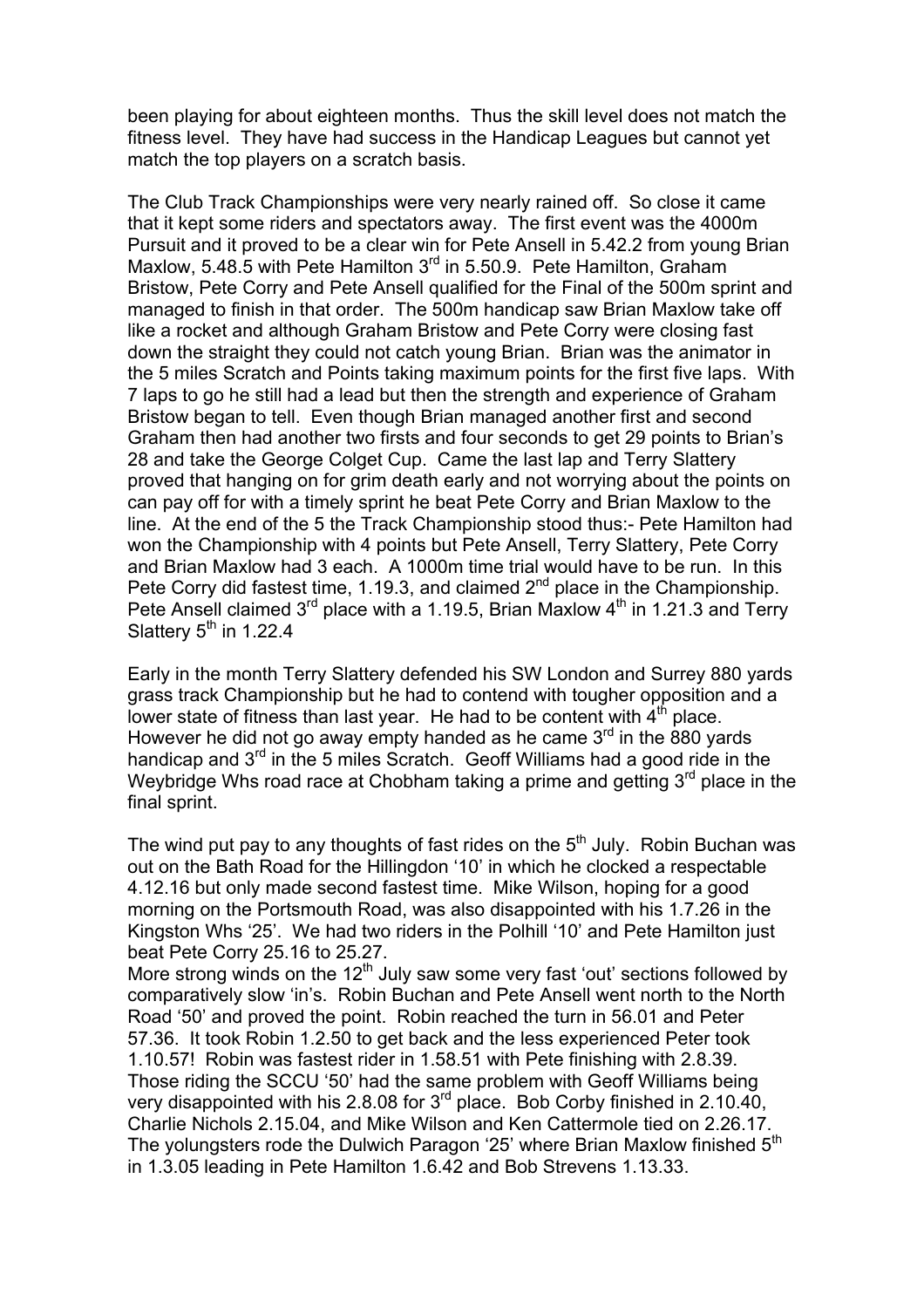The Moon Trophy was run on the  $19<sup>th</sup>$  July on an atrocious morning and fourteen of the thirty-four entrants decided not to bother. Our best rider on the day was Charlie Nichols with a 1.4.29, which gave him  $1<sup>st</sup>$  handicap as well, from Peter Hamilton, 1.5.18 and Brian Maxlow 1.6.04. We did not get fastest time, fastest on handicap, the handicap team, the over 30s team or second team. Not a morning to dwell upon and a complete wash out in all senses. Robin Buchan went to ride the Boroughbridge '50' course and in spite of the weather got within 8 seconds of his Club Record with a superb 1.51.25. It was a pity that he only(!) came 2nd with that time. Pete Ansell rode the Redmon '30' and finished in 1.15.25.

Geoff Williams took the Goss Green Cup with an excellent 4.22.29 around the southern roads course on another wet day. This was even better than it looks as Geoff went off course when he passed a marshal that was sheltering in his car. Fortunately the marshal chased after Geoff and got him back on course but he still lost some time. Not only did Geoff win the Goss Green Cup but he won the Counties event as well. Pete Corry was also riding this his first '100' and he finished in 4.57.18 to win the fastest novice prize. Robin Buchan rode the Bon Amis '50' and it was raining on the Bath Road as well. He won the race with a1.55.13. Pete Ansell could only manage a 1.2.0 in the Sorian '25'. Then Charlie Nichols did a 1.5.50 and Mike Wilson 1.6.55 in the London St Christophers '25'. Charlie punctured just before the Start and managed to borrow a wheel. If it were not enough to fight the rain and wind this wheel started to shed spokes. At the end of the race Charlie had a very wobbly wheel seven broken spokes and three others had come unwound. All things considered that 1.5 was a good ride.

Brian Maxlow finished the South Eastern '10' in 25.06 and the following times were recorded on the Polhill evening time trials. Pete Ansell 22.58, Brian Maxlow 23.25, Pete Hamilton 24.00 and John Overton 27.56.

The Inter-Club Track Meeting between the Paragon, Redmon, De Laune and Sorian resulted in a tie between the Redmon and the Paragon. On the (correct) judges decision the first place went to the Redmon as their rider was th highest placed in the last event. Best Paragon places were by Brian Maxlow with  $2^{nd}$  in the Junior/Schoolboy sprint followed by a win in the Junior 10 laps Points race. Pete Hamilton and Pete Corry were  $1<sup>st</sup>$  and  $2<sup>nd</sup>$  in the Senior Sprint and the Paragon were 2<sup>nd</sup> in the Italian (Olympic) Pursuit. Other Paragon riders were Graham Bristow, Doug Vacher and Gerrard Kellegher.

Once again the bad weather took a hand in our Ashdown Forest events. Only 18 3<sup>rd</sup> category and Junior riders took the Start and 29 in the 1<sup>st</sup> and 2<sup>nd</sup> category race. Bob Beatty (East Grinstead) won the  $3<sup>rd</sup>$  Category race breaking clear on his own to take all three primes at Kingstanding and finishing 2'38 clear of our own Brian Maxlow. Brian in turn was 1'53" clear of the remaining 6 riders in the race! Pete Hamilton led in this small remnant for  $3<sup>rd</sup>$  place. The Senior race had the addition of E Wissfeld of the West German World Championship team He, Brian Bulmer (Polhill) and John Lyons (Morden) drew away from the main field on the last lap. Bulmer took the last prime and pulled away. His lead had stretched to 52 seconds at the line. Wissfield beat Lyons to the line to take 2<sup>nd</sup>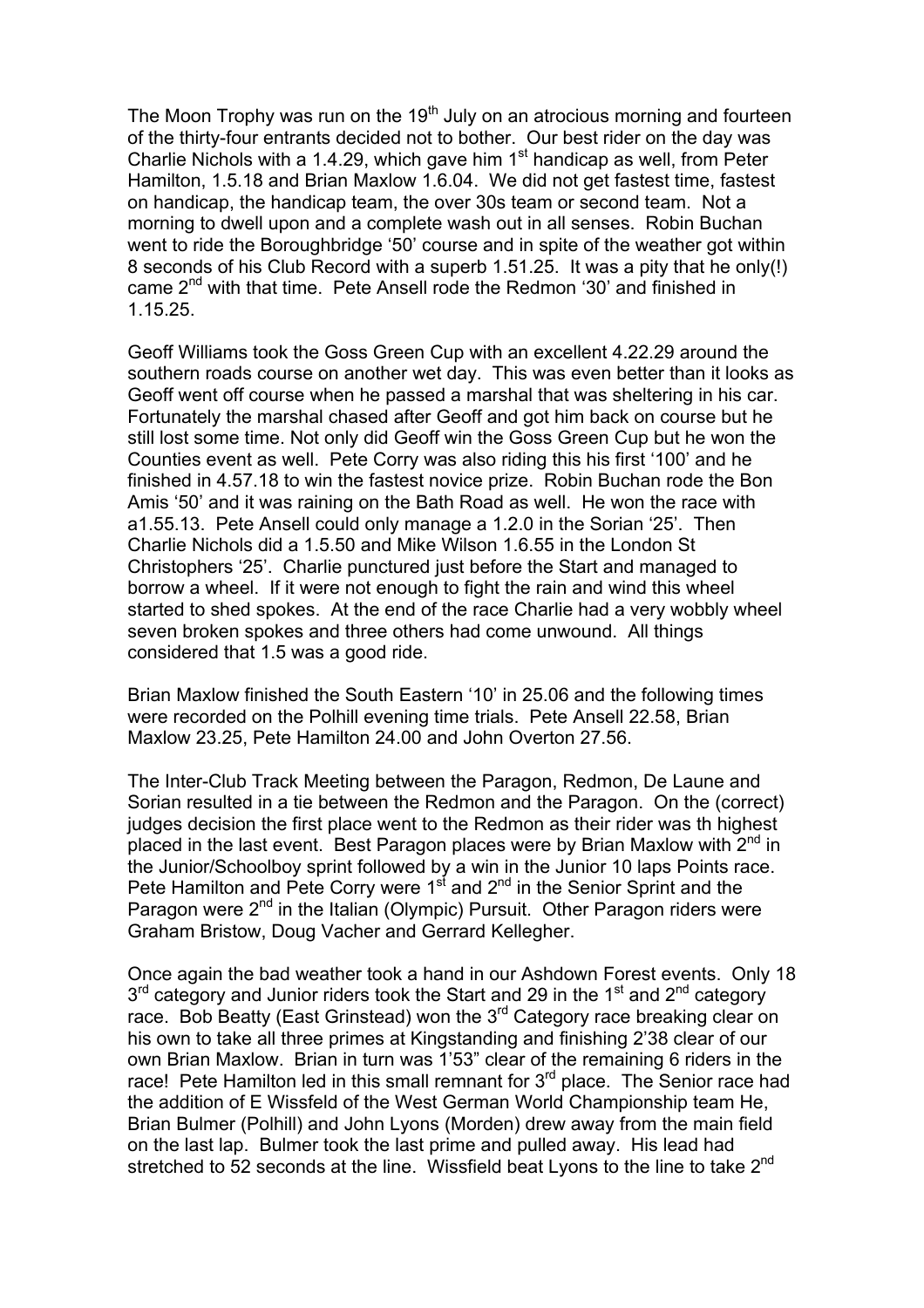place. Fourth place went to Trevor Budgen @ 2'29" who in turn led in Horne (Highgate) and Edmonds (Redmon).

Robin Buchan put together a cracking 100 miles time trial when winning the Essex CRA '100' in 4.3.43. He took 1.58.46 for the first 50 miles and just on 3 hours for 75 miles. Unfortunately because of the traffic his helpers missed giving Robin a drink in that last hour and it really does matter at that stage of the proceedings thus he 'slowed' to a 1.3 for the last 25 miles. This was yet another Club Record for Robin by just 6 seconds. Six men went out for the De Laune '25' and the fastest of these was Ian Murray with a 1.2.59. He was closely followed by Brian Maxlow 1.3.15, Pete Hamilton 1.3.58, Pete Ansell 1.4.01, Charlie Nichols 1.5.19 and Mike Wilson 1.7.14.

How the mighty have fallen! Keith Butler once National Professional Road Race Champion rode the local BCTC (British Cycle Touring Competition) heat and came  $2<sup>nd</sup>$  to qualify for the Final. He actually finished  $4<sup>th</sup>$  in the Final and won the NOVICES award. He had 35 penalty points as against the winners 32. Asked, facetiously, why he did not win Keith told us - 'On the final stretch we had to navigate and say how long it would take us to reach the end. My slow speed judging leaves a great deal to be desired so I said 15 minutes. That is about 20 mph for the 5 miles section. Actually I was spot on with the speed but I was going a bit too quick down a gravelly bridleway to stop before a Halt sign (I straddled the stop line and lost 2 points) and I did not follow the wiggles in the road near the finish but kept on a straight line as any self respecting racing man would do (another point lost). I'll never make a tourist!'

On the  $9<sup>th</sup>$  August Ian Murray won the Oval Middlemarkers '25' in a personal best time of 1.0.40. Not to be outdone brother Andy also put together a personal best of 1.2.19. Mike Wilson made up the team with a 1.7.38. Geoff Williams should have been the third man but he overslept! Robin Buchan went up to Yorkshire, again, and found that the wind is just as strong up there as down here. He was somewhat displeased with his 4.16.29. Pete Corry and Pete Hamilton paired up again for the East Surrey Tandem '30' but like Robin were disappointed with their time – 1.9.29.

Robin Buchan fitness and strength were plain to all when he rode the Harrow and Rickmansworth '25' on yet another hard windy day. He won the race with a 57.46 and was the only man inside the hour.

All this hard slogging racing paid off in the Clifton CC '50' up on the Boroughbridge course. Starting at number 65 he roared round to finish in a new Club Record time of 1.50.08 and for a long time led the race. Then the wind started to rise giving the tailenders a flying finish. Eventually Robin was placed 17<sup>th</sup> his lowest placing of the year and his fastest time! Ain't there no justice in this world? There were thirteen entries and ten finishers in the Fryco Cup '50' on the 23<sup>rd</sup> August. Geoff Williams won this Cup as well with a 2.8.51 from lan Murray, 2.10.32, and Peter Hamilton 2.11.09. Ian took the handicap from Charlie Nichols and Peter Hamilton. Once again strong winds played havoc with the times and found out those who had not had adequate training. Rowan Vacher was one of these. At one point he had caught Geoff Williams for 3 minutes but lost these and 5 more minutes between Findon and the Finish.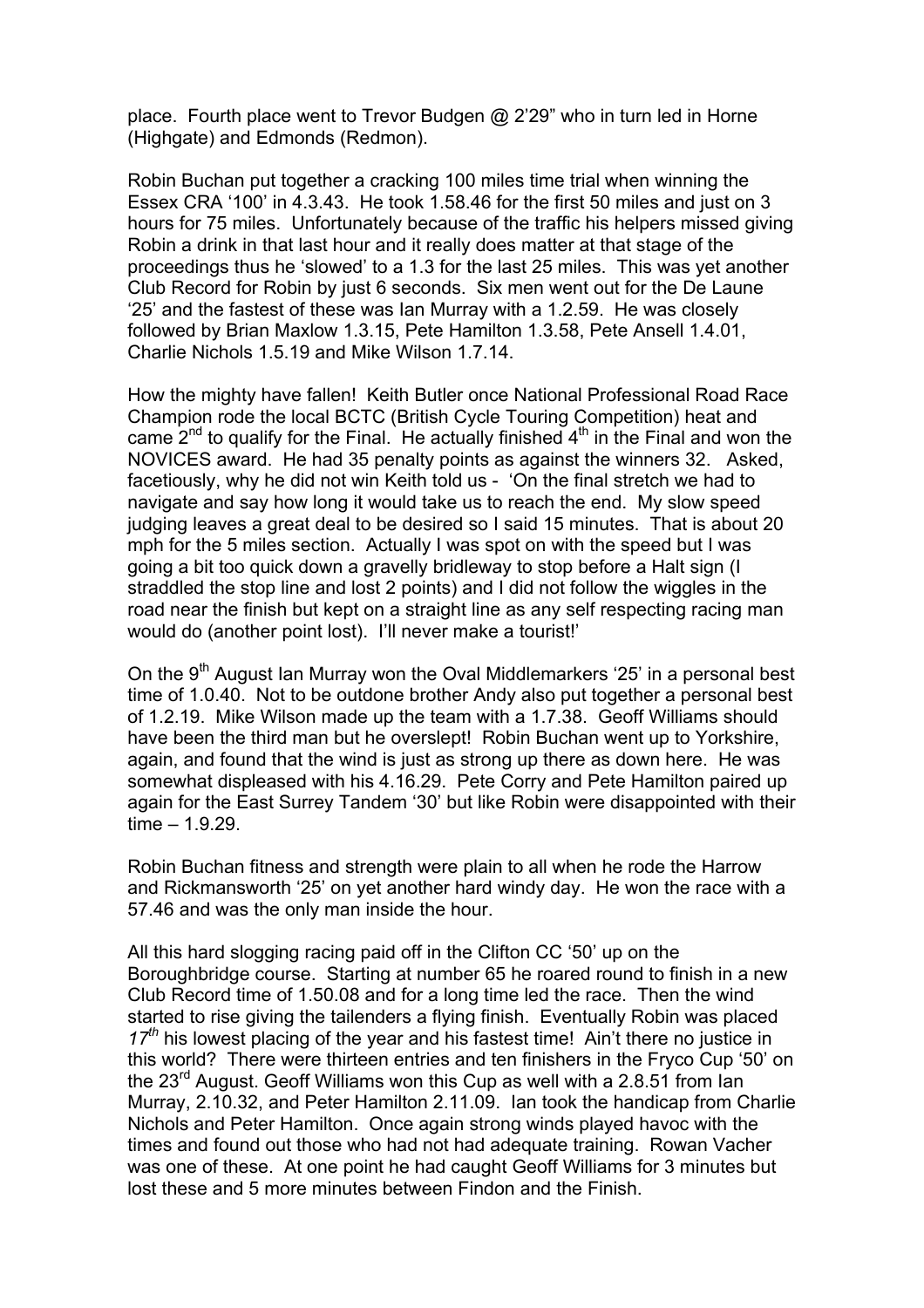The Bank Holiday weekend was also our Open '50' promotion. Geoff Williams followed his good ride in the Fryco Cup with a personal best ride of 2.5.18 to take  $2^{nd}$  place. Rowan Vacher had recovered from his pasting in the Club '50' to take  $3<sup>rd</sup>$  place just 4 seconds slower than Geoff. With Bob Corby coming in with a 2.8.08 for 9<sup>th</sup> place the Team race was ours. Charlie Nichols and Brian Maxlow with 2.14.12 and 2.14.30 respectively both did personal best times. Doug Vacher finished in 2.19.09 and Ken Cattermole 2.24.59.

The Polo Squad went camping on the weekend of the  $5<sup>th</sup>/6<sup>th</sup>$  September and took their Polo bikes with them. They played 5 games in two days and thoroughly enjoyed themselves with other like-minded players. Peter Corry was the only rider from the Paragon in the SCCU 12 hours event. He persevered and ran out time with 218 miles. Persevered is the right word as he broke a crank, had two punctures and fell off once – but he did finish. Robin Buchan rode the National Championship 12 hours and came  $6<sup>th</sup>$  with 262.5 miles. While this was outside his Club Record it was good enough for him to achieve a lifetimes ambition as it placed him  $11<sup>th</sup>$  in the BBAR. Four riders took part in the 29<sup>th</sup> Whs '25' and leading the teram was Rowan Vacher with a 1.0.23. Pete Ansell was next with a 1.2.58 follwoed by Charlie Nichols 1.4.32 and Doug Vahcer 1.4.58. Brian Maxlow rode at Crystal Palace in the De Laune promotion to finish in  $9<sup>th</sup>$  place in the Junior race.

Brian Maxlow improved on his '10' in our Club event held in conjunction with the Clarence Whs Junior '10' by winning in 24.27. In  $2^{nd}$  place  $(4^{th}$  in main event) was Doug Vacher, 25.52, and 3<sup>rd</sup> G Kellegher in 27.19. These three lads took the Team prize. John Overton also finished in 29.34. Robin Buchan won the Addiscombe '50' with a new course record time of 1.59.50. Bob Corby did 2.8.51 and Charlie Nichols 2.13.38. As it was the Addiscombe promotion we are pleased to report that we won the Team race. Geoff Williams went road racing and won the Kingston Phoenix Autumn road race over 86 miles with Pete Ansell finishing in the bunch. Also, at an undisclosed date, he came  $4<sup>th</sup>$  in the SCCU road race Championship

On the 19<sup>th</sup> September the juniors had a '15' and this time Doug Vacher, 39.20, just beat Brian Maxlow, 39.22. John Overton was 3<sup>rd</sup> in 47.32. Robin Buchan went to Essex for the Viking '50' and again finished in  $1<sup>st</sup>$  place. This time he completed the course in 1.57.04. Bob Corby was with him on 2.6.37 and Charlie Nichols 2.10.12 for a personal best. The George Brake Memorial Polo Tournament was played this weekend and the Paragon had 3 teams. (Numbered B, C and D ?) B and D teams lost early on but the C team reached the Semi-finals. Here they met 'Glaziers' and went out by 3 –0.

The next week only two riders turned up for the second '15' and Doug Vacher dropped a few seconds to record 39.31 but John Overton improved over three and a half minutes to finish in 43.59. (Pete Hamilton did 39.05 for a private time trial). Robin Buchan rode two time trials this weekend. In the ECCA '25' he won with a 56.06, only 8 seconds short of the Club Record, and in the Hounslow '25' he came  $2^{nd}$  with a 56.39. Ian Murray was also in attendance finishing in 1.2.45. Three others rode the SCCU '25' and their times were Charlie Nichols 1.4.45, Mike Wilson 1.9.02 and Ken Cattermole 1.9.20.